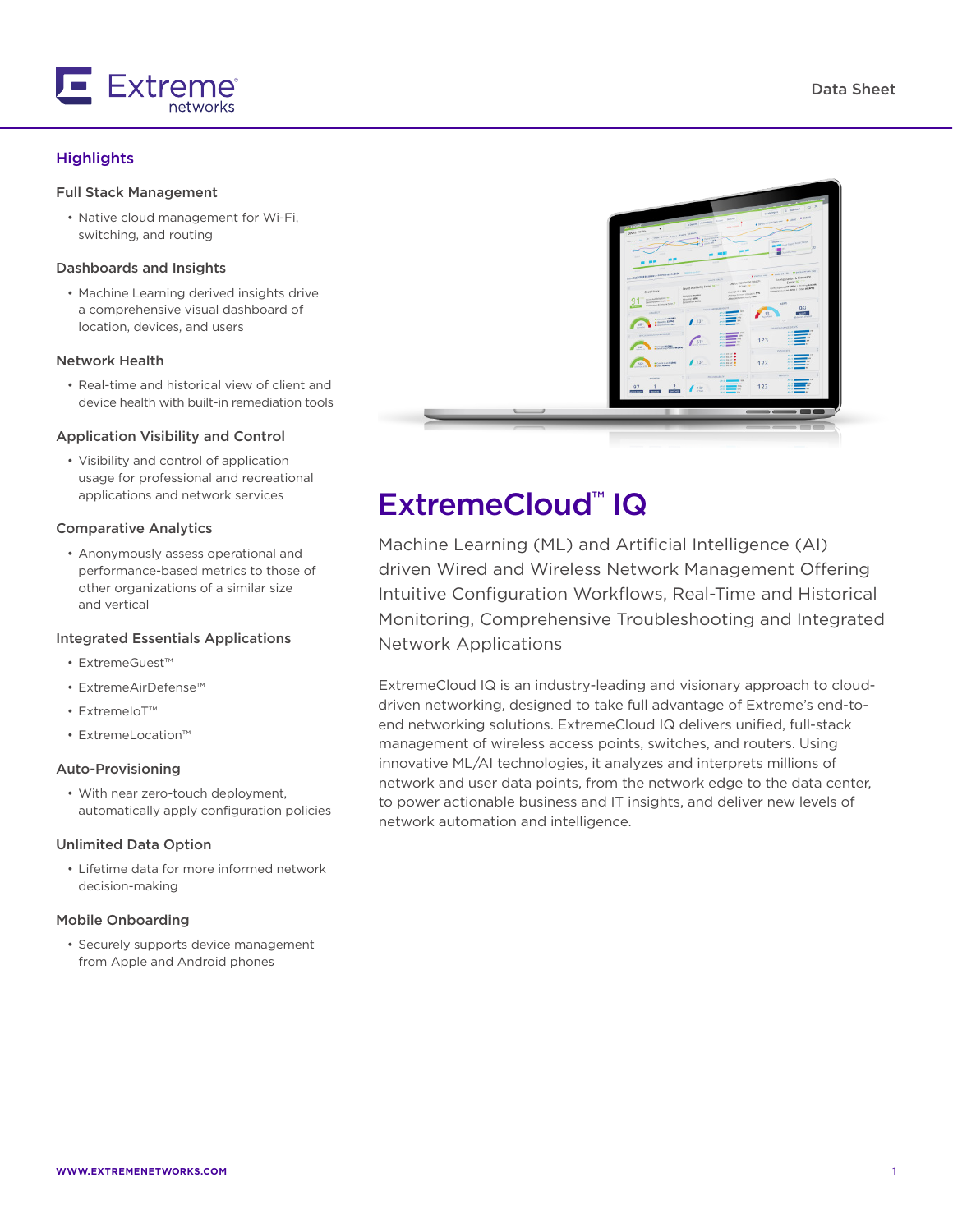ExtremeCloud IQ™ operates on Extreme's cloud services architecture, capable of supporting millions of infrastructure devices and hundreds of millions of clients per Regional Data Center. All Extreme cloud services components are hosted in secure SOC Type 1 data centers with 24/7 monitoring, scheduled backups, and built-in disaster recovery capabilities. The ExtremeCloud IQ offers rapid feature velocity, increased availability, and advanced flexibility desired for modern access network management.

Extreme Cloud Services also provides a full suite of cloud-optimized open APIs for developers to create 3rd party applications and user experiences including user onboarding mechanisms, proximity-based services, presence and location analytics, and more.

ExtremeCloud IQ is the sole platform to support distributed cloud (public, private and local). It offers:





End-to-End Solution Edge to Data Center

Highest Quality Real time, ML/AI continuous innovation



Cloud Choice Do it your way... public, private, or on-premises



Depth of Capability Management, intelligence, assurance

# Deployment Choices

Extreme offers three cloud deployment options – Public, Private or On-Premises – that support one goal: to provide maximum flexibility, continuous innovation, and a consistent user experience. More so, our 100% software-centric architecture is cloud-hosting agnostic, supporting AWS, Google Cloud Platform, and Microsoft Azure.

- Public Cloud: Extreme provides access to a hosted service which removes infrastructure management and costs, provides data privacy and protection, unmatched reliability, and continuous delivery of innovations.
- Private Cloud: Private Cloud: For businesses who want or need to isolate management services in their own controlled environment, Extreme packages ExtremeCloud IQ into a private cloud offering which enables the same services as the public cloud (e.g. ML, AI, data stores etc.) all hosted within customers' or partners' private cloud instance.
- On-Premises: On-premises options provide Extreme's cloud service in a format which can be hosted onpremises at your site. Flexibility to choose full local customer control with Local Cloud or Extreme DevOps control with Distributed Cloud for cloud efficiencies.

ExtremeCloud IQ offers the same capabilities and feature sets across deployment options so, as requirements change, so too can your deployment – there is no need to rip and replace.

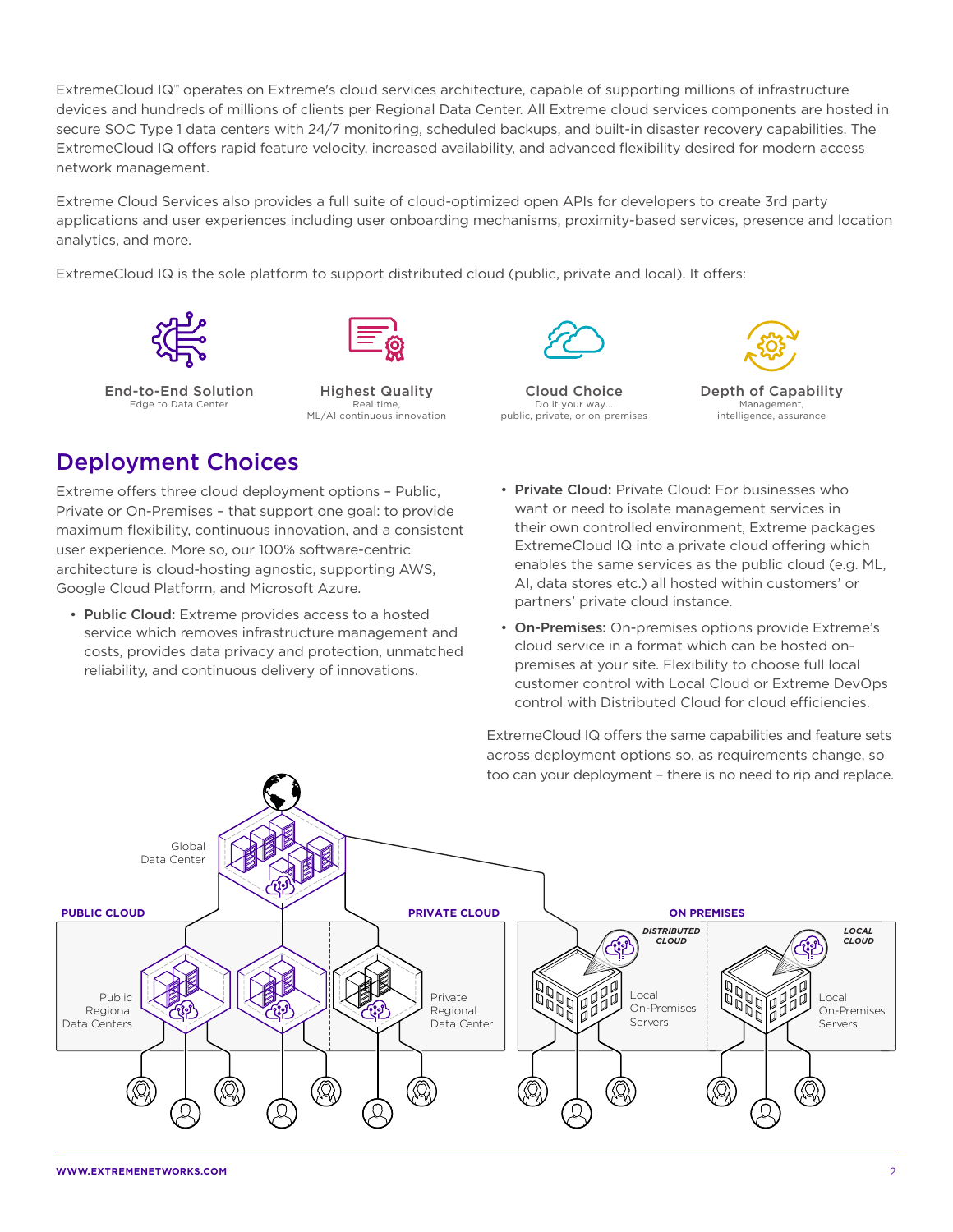# Your Network. Your Way. Complete Solution Flexibility with ExtremeCloud IQ™

Extreme Networks makes it easier for you to scale with value based subscriptions.

|                        | ExtremeCloud" IQ Connect                                                                                                                         | <b>ExtremeCloud" IQ Navigator</b>                                                                                                   | ExtremeCloud" IQ Pilot"                                                                                                                                                                                                             | ExtremeCloud" IQ CoPilot"                                                                                                                                                      |
|------------------------|--------------------------------------------------------------------------------------------------------------------------------------------------|-------------------------------------------------------------------------------------------------------------------------------------|-------------------------------------------------------------------------------------------------------------------------------------------------------------------------------------------------------------------------------------|--------------------------------------------------------------------------------------------------------------------------------------------------------------------------------|
| Availability           | <b>PUBLIC</b>                                                                                                                                    | <b>PUBLIC</b>                                                                                                                       | LOCAL<br><b>PUBLIC</b><br><b>PRIVATE</b>                                                                                                                                                                                            | <b>PUBLIC</b><br><b>PRIVATE</b>                                                                                                                                                |
| <b>Feature Set</b>     | Free device management for access<br>points, switches, and routers                                                                               | <b>EVERYTHING IN CONNECT, PLUS:</b><br>Additional management functions for<br>third party and non-native cloud devices              | <b>EVERYTHING IN NAVIGATOR, PLUS:</b><br>Advanced infrastructure management,<br>reporting, and remediation tools                                                                                                                    | <b>EVERYTHING IN PILOT, PLUS:</b><br>Explainable machine learning derived<br>insights and intelligence.<br>Algorithmically detected anomalies:                                 |
| <b>Unique Features</b> | · Device onboarding<br>· Guided Configuration<br>· Centralized Management<br>• Wi-Fi Planner<br>• Basic Monitoring Tools<br>• Essential Security | <b>Application Visibility</b><br><b>SSH Proxy</b><br>٠<br>Web Proxy to WiNG Controller<br>Web Proxy to Extreme<br>Campus Controller | • Advanced Topology View<br>• Troubleshooting Heuristics<br>• Contextualized Optimization<br>· Role Based Profiling<br>• Advanced 360 <sup>°</sup> Reporting<br>• Comparative Analytics<br>*only available for cloud native devices | • PoE Stability<br>• Wi-Fi Capacity<br>• Wi-Fi Efficiency<br>• Device Uplink Efficiency<br>• Traffic Patterns<br>• Radar Detection<br>*only available for cloud native devices |

- ExtremeCloud IQ Connect is our base level tier. It provides subscription-free cloud management for supported devices, enabling organizations to deploy enterprise-grade connectivity with basic network management. Adding additional license tiers is simple and seamless.
- ExtremeCloud IQ Navigator is for organizations that have deployed the WiNG Wi-Fi controller based solution. It provides enhanced policy enforcement, visibility, reporting, and advanced configurations. Navigator delivers configuration and management of WinG infrastructure systems at scale including advanced policy, advanced segmentation, advanced SSH, etc.
- ExtremeCloud IQ Pilot is the primary deployment mode for ExtremeCloud IQ, and is for organizations that require enhanced policy enforcement, visibility, reporting, and advanced configurations. Pilot delivers configuration and management of infrastructure devices at scale including advanced policy, advanced segmentation, advance troubleshooting, advanced guest, advanced SSH, etc.
- ExtremeCloud IQ CoPilot unlocks additional explainable ML/AI. CoPilot constantly scans, compares, and computes network data to alert IT Administrators and recommend actions to mitigate issues or anomalies before they result in a disruption of service. This simplifies and facilitates troubleshooting and customer resolution so Network Administrators can spend less time fixing the network and more time on essential activities. Simplifying and facilitating troubleshooting and customer resolution. Spend less time fixing your network, and more time on business-critical productivity and essential activities.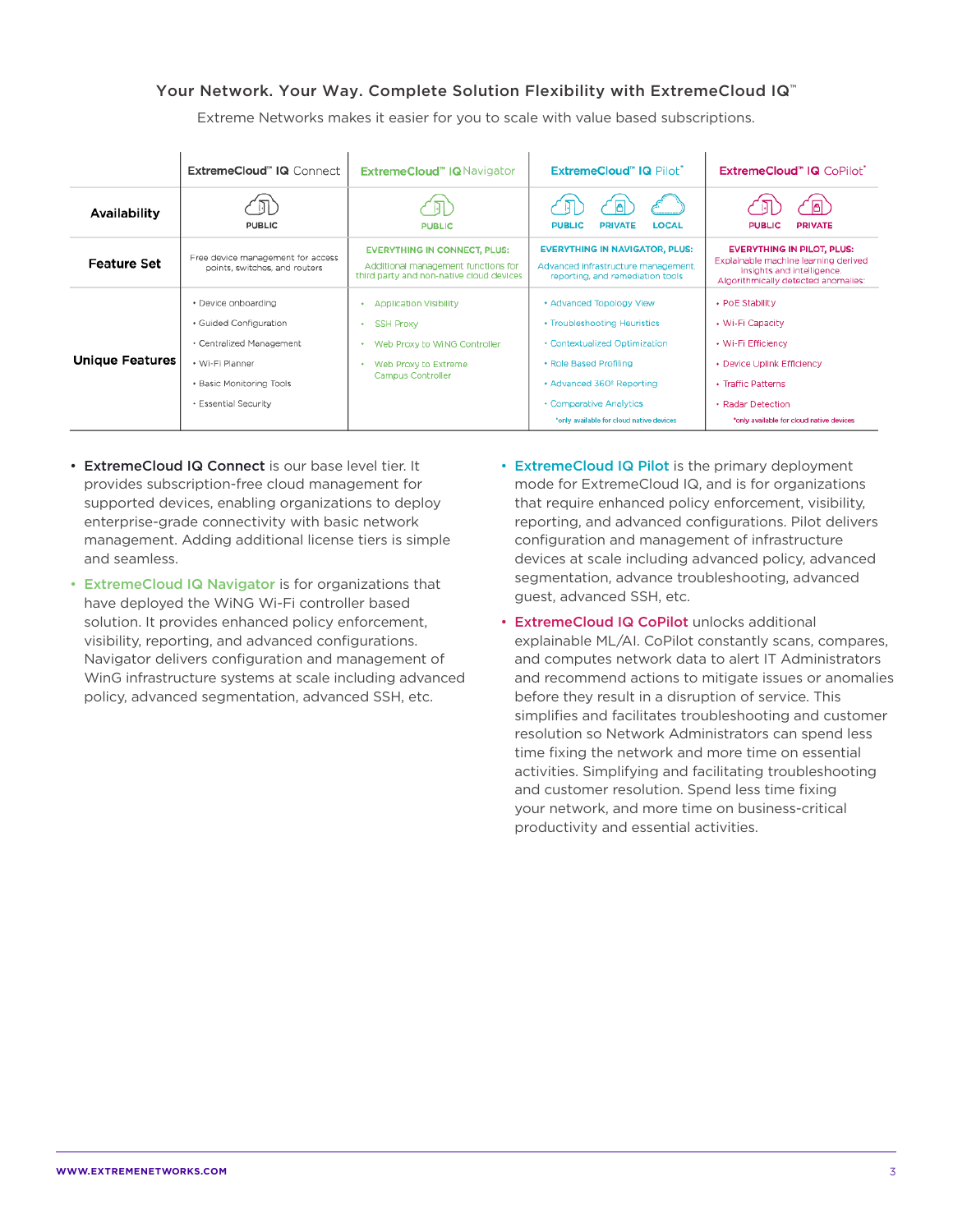# ExtremeCloud IQ Essentials

ExtremeCloud IQ Essentials provides four key applications for guest management, WIPS, IoT, and location services. These applications are included within the ExtremeCloud IQ Pilot subscription.

# ExtremeGuest™

ExtremeGuest is a robust and comprehensive guest engagement solution that enables managers and network operators to use analytical insights for a deeper dive into how their guest networks are utilized. For example, knowing how many customers use the guest network, how often they visit, and how much time they spend on the network are all metrics that can be measured through ExtremeGuest. Analytics of social networking behavior of customers can be used to increase patronage and expand brand exposure.

# ExtremeAirDefense™

ExtremeAirDefense simplifies the protection, monitoring and compliance of your Wireless LAN networks. ExtremeAirDefense continuously safeguards the network from external threats 24x7x365 and notifies IT staff when attacks occur, enabling an immediate response. Using existing infrastructure with AirDefense, organizations can protect their air waves from unwanted behavior. It is deployed as a set of access points serving as sensors to monitor the airwaves together with this application. Sensors can be access points configured in radio share or dedicated sensing modes and can also be used as overlay security network in any environment. Sensors can be deployed as either dedicated sensors or in radio-share mode.

# ExtremeIoT™

ExtremeIoT is a simple IoT security solution that is designed to protect high risk, wired IoT devices. Through the application of security profiles, it controls IoT device attachment and access to the network to lockdown IoT communications to what's authorized. It reduces the effort of IT departments with separate onboarding portal designed for non-IT personnel.

# ExtremeLocation™

Location services are crucial in helping enterprises personalize customer engagement and enhance operational efficiencies. ExtremeLocation is a resilient and scalable cloud-driven solution, that provides enterprises powerful multi-tier location services across all sites. Supporting Wi-Fi and/or BLE technologies, enterprises can monitor workflows and assets, in real-time or historically, to improve their overall operations and efficiency. ExtremeLocation provides granular location accuracy resolution to support

diverse industry-specific use cases. For example, retailers can track new and repeat visitors, engagement times and associates or asset locations, to provide a contextual-based personalized experience to their customers. Healthcare providers may view real-time dashboards and monitor trends of users and assets, to deliver enhanced patient care.

# Product Specifications

# Simplified Deployment

- Customer self-service sign-up
- Guided workflow for network policy deployment
- On-screen step-by-step guided configuration
- RF planner with map import and export
- Design with simulated APs on RF Planner map, then seamlessly swap these for real APs when deployed
- Devices automatically connect to ExtremeCloud IQ for provisioning
- Devices auto-provision with network policy and firmware udpates
- Mobile on-boarding via XIQ MobileOnboarding for Apple and Android devices

# Centralized Configuration

- Guest Access functionality
- Device templates for switches, routers and APs
- Act as RADIUS server or RADIUS proxy, and as DHCP server
- Centralized view of all configuration objects
- Bulk edit device properties
- Schedule firmware upgrades
- Command Line Interface (CLI) access to Extreme devices
- Active directory/LDAP
- IPv6 support
- Syslog and SNMP server configuration
- Auto-provisioning
- Configuration audit, backup, restore, import and export
- Support for Extreme VPN gateway (VG-VA)
- Multi-tenant capability: supports multiple virtual organizations

### Centralized Policy Management

- Device classification by location and timezone
- Customer application definition
- Client classificaion by location, OS type, MAC address
- Multiple user profiles for each SSID
- Time-based firewall and QoS policy
- Application, network and MAC layer firewall policy rules
- WIPS policy for rogue AP detection and mitigation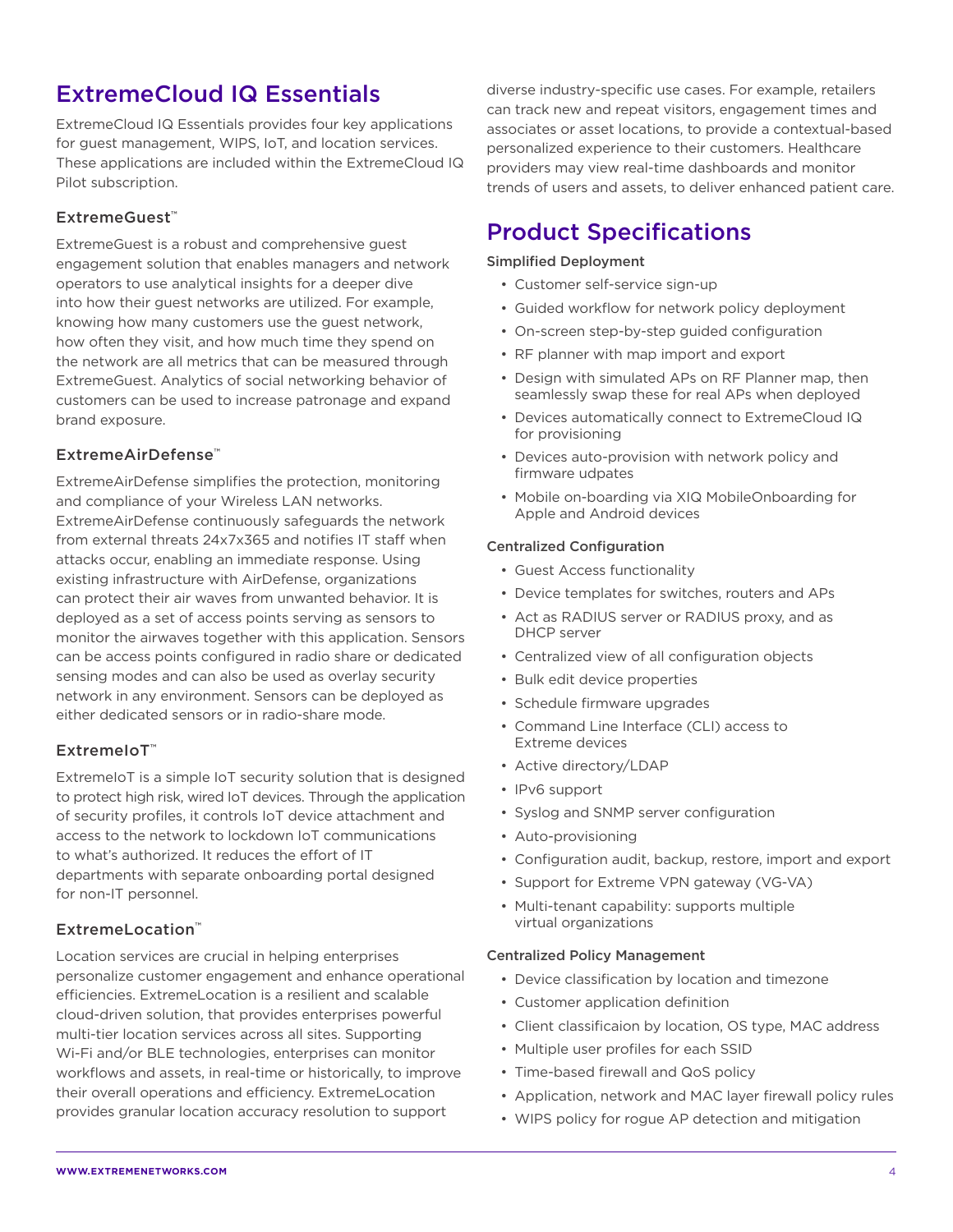# Security and Privacy

- ExtremeCloud IQ cloud platform conforms to ISO/ IEC 27017 and is certified by DQS to ISO/IEC 27001 and ISO/IEC 27701 by the International Standards Organization (ISO)
- CSA STAR certified
- Role-based access control
- No customer data traverses ExtremeCloud network
- Restricts to traffic to enterprise data
- SSO for ExtremeCloud™ IQ administrators via SAML Note: Only supported in Public Cloud, not supported on IQVA
- Optional multi-factor authentication with Google Authenticator for administrators
- EU General Data Protection Regulation (GDPR) features including:
	- Search for, download and delete personal data for specific users
	- Creation of reports to document the above actions

### Dashboard

- Time-range slider on dashboard for historical view
- 360° views of Extreme network policies, AP, client devices, users and apps
- Global search function by network policy, MAC address, serial number, user, hostname or application name
- Unlimited retention of historical data for monitoring and reporting usage
- Interactive Network Summary Report with easy sharing
- Savable contextual filters by location, SSID, policy, user, profile and client OS type
- Comparitive Analytics to anonmously assess operational and performance metrics against other cloud customers of a similar size and industry

# Guest Access

- Onboarding and management of visitor and employee personal devices (BYOD)
- Multiple onboarding workflows via Captive Web Portal, Kiosk app and Guest Check-In applications
- Private PSK (PPSK), 802.1X (RADIUS) and PSK authentication
- Supports 3rd party and customized CWPs including HTML upload for added deployment flexibility

### Troubleshooting

- Client 360° behavioral analysis; real-time and historical network performance monitoring and optimization
- Help-desk optimized interface with problem summary and suggested remedy
- Dedicated Helpdesk user role
- Real-time troubleshooting with probe messages and stage filters
- Historical troubleshooting with automatic issue detection
- Mark issue resolved or escalate issue with email notification
- Built-in Command Line Interface (CLI) and remote SSH
- RADIUS test
- AP technical data download
- VLAN probe tool for simplified troubleshooting of the wired network
- Optional packet capture analysis with partner solution (CloudShark)

### Monitor

- WIPS history report
- Drill-down capability from client list to client 360° view
- Device list with rich utilities for advanced configuration and investigation
- Real-time client list with SNR, RSSI, data usage and connection status
- Savable and reusable filters shared across dashboard and monitor
- Alarm and event lists with historical and real-time data
- PCI DSS 3.2 compliant reporting
- Rogue AP and rogue client monitoring
- Real-time data for connection clients and users
- Google Maps integration and navigation with floorplan upload capability

# Supported Languages

• English, German, Spanish, French, Italian, Japanese, Korean, Portugese, Chinese

### Reliability

- Data centers with SOC Type 1 compliance (formally SAS 70 and/or SSAE 16), Type 2 and 3 compliance
- High availability with disaster recovery and redundancy
- Scheduled backups
- 24x7 monitoring warranty

# Security and Operation

- Accounts are password protected and accessed via secure SSL
- Management traffic is encrypted and restricted using industry-proven CAPWAP protocol over HTTPS
- Out-of-band operation ensures no customer data traverses Extreme's Cloud Services
- Single-Sign-On (SSO) to ExtremeCloud IQ for administrator accounts